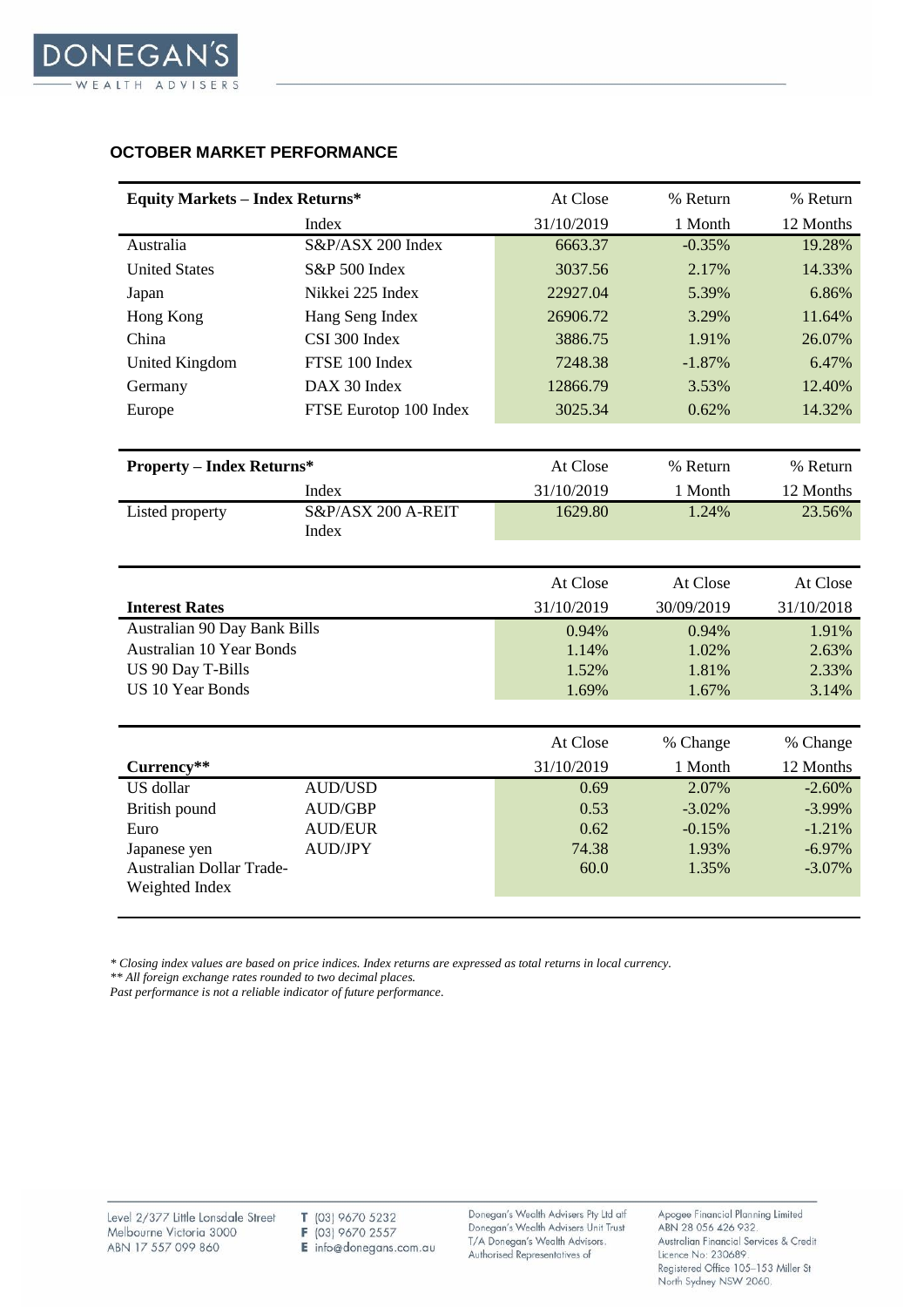### **The Pulse**

In the US, trade-exposed sectors are suffering as a result of the trade conflict, but the consumer sector appears to be holding up well.

Economic activity in the eurozone weakened during the September quarter as outgoing ECB president Draghi warned euro-area fiscal policies were insufficient.

The UK parliament agreed to a general election on 12 December after prime minister Johnson was forced to ask the EU for an extension to the Brexit deadline.

The Chinese Ministry of Commerce appears favourable to an interim deal on trade with the US, but so far no rollback of tariffs has been agreed.

The RBA held off on further rate cuts at its November meeting, but markets still expect the cash rate to fall to 0.50% early in 2020.

## **Global economies**

While no firm agreement has been made, the US and China appear to be moving to a phase one deal, which may be followed by the rolling back of some tariffs. The trade conflict is starting to bite for the world's two largest economies, with economic data pointing to a continued slowdown in global growth, especially in the manufacturing sector.

## **US**

October saw a détente in the US-China trade conflict, as President Trump announced the suspension of tariff hikes on US\$250 billion of Chinese goods, while China agreed to buy \$40–50 billion in US farm products. The 'agreement in principle' does not roll back the existing tariffs that China and the US have in place. To this point, the trade-exposed, manufacturing and investment sectors that have borne the brunt of the slowdown. The services sector, which represents around 85% of the economy, continues to expand, albeit at a slightly slower rate. The ISM manufacturing index rose from 47.8 to 48.3 in October, but the sector remains in contraction. The services sector rose from 52.6 to 54.7, reflecting the robustness of the consumer sector. While below the average of recent years, it still falls comfortably within the expansion zone. In its latest global growth update, the IMF projected US GDP growth of 2.4% in 2019 and 2.1% in 2020—clearly not a recession. Retail spending slowed in September, falling 0.4%, but the annual growth rate is 4.0% in nominal terms and 3.7% for core retail sales. Consumer confidence, however, appears to have rolled over while CEO business confidence has been declining for the past six quarters. Clearly, the uncertainty associated with the trade wars is having an impact on investment plans and confidence more generally.

### **Europe**

The IHS Markit Eurozone Composite PMIs present a grim picture of slowing growth and declining inflation. The index suggests that activity in the eurozone will be lucky to have grown by 0.1% in the September quarter, with flagging momentum at the start of the December quarter. In Germany, the manufacturing sector outlook is described as "simply awful" as trouble in the auto industry and Brexit uncertainty have paralysed order books. According to the survey, September saw "the worst performance from the sector since the depths of the financial crisis in 2009." The weakness in German manufacturing has led to calls for the government to abandon its commitment to balanced budgets and allow fiscal policy to provide stimulus. Industrial production (excluding construction) fell 5.5% over the year to August and has fallen 7.0% since the recent peak in November 2017. France and Italy are also close to stalling and Spain has seen growth slow to the joint-lowest in around six years. Outgoing ECB president Mario Draghi said the eurozone economy faced a much more "prolonged sag" than was expected even a few months ago. Those hoping for a timely Brexit resolution have again been disappointed. The British people will head to the polls on 12 December, with a four-corner contest that could prove risky for prime minister Johnson.

Level 2/377 Little Lonsdale Street Melbourne Victoria 3000 ABN 17 557 099 860

T (03) 9670 5232 F (03) 9670 2557  $E$  info@donegans.com.au Donegan's Wealth Advisers Pty Ltd aff Donegan's Wealth Advisers Unit Trust T/A Donegan's Wealth Advisors. Authorised Representatives of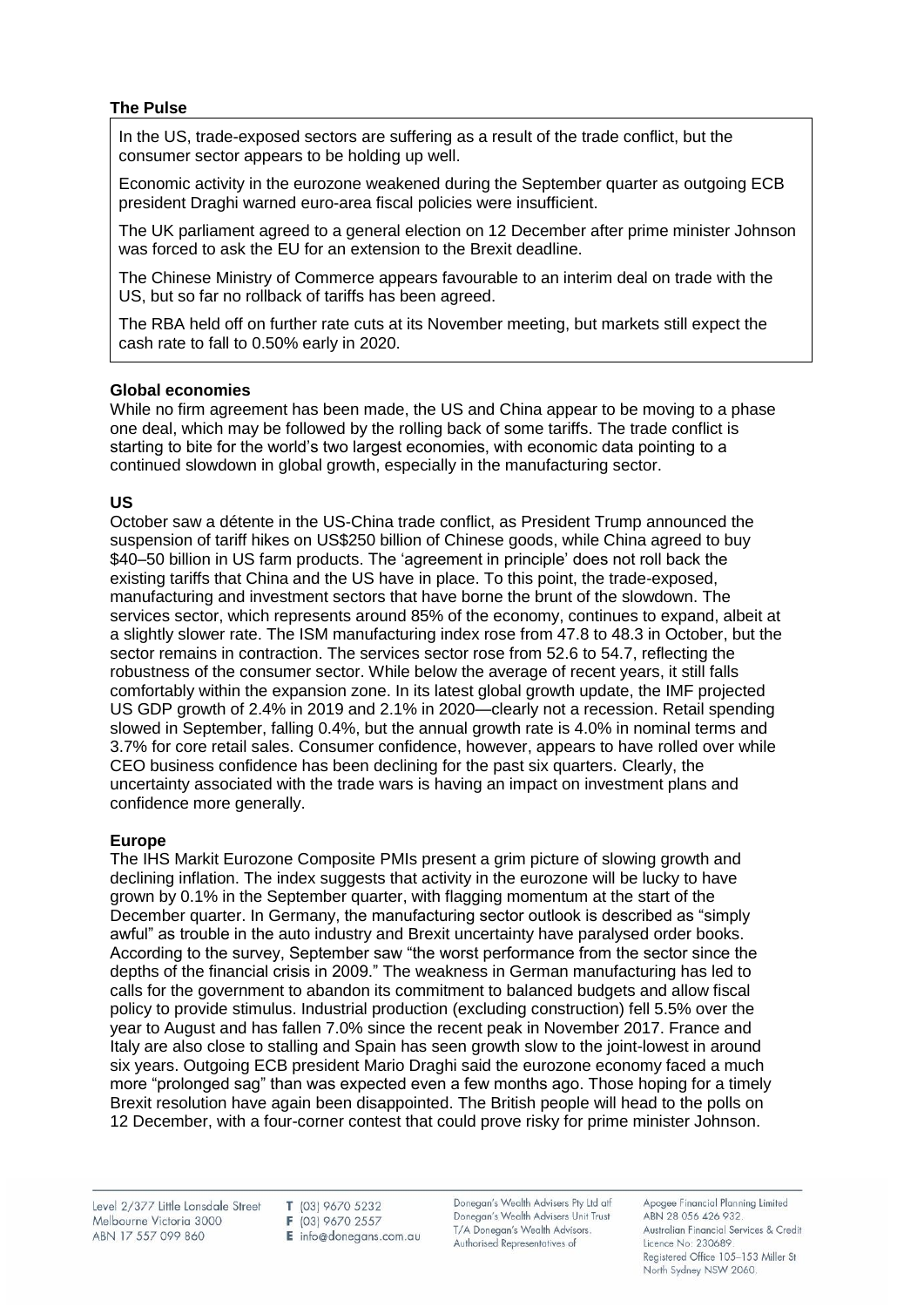## **China**

The Chinese economy slowed to an annual growth rate of just 6.0% in the September quarter—the slowest pace in almost 30 years. However, to put this growth in perspective, the Chinese economy is more than 2.5 times the size it was in 2009, while GDP per capita has doubled over this period. Over the past 12 months a downturn in industry, trade and construction underpinned the weaker GDP result, partly offset by solid service sector performance. Industrial production in September was up a surprising 5.8% year-on-year, from 4.4% in August, while retail sales grew by 7.8%, up from 7.5%. Investment growth was 5.4%, with manufacturing sector investment weak, while utilities and transport spending are not showing a large response to significant political and financial support for local government authorities in 2018-19. China has taken a relatively cautious approach in dealing with the slowing economy. Stimulus to date has largely avoided dramatic increases in government spending and the central bank has also mainly used the reserve requirement ratio for banks instead of sweeping interest rate cuts. In October another cut in the reserve requirement ratio was announced, although the fear is that this easing may be too little, too late to prevent a more serious downturn.

## **Asia region**

As in several other countries, weakness in Japan's manufacturing sector is being offset by continued strength in the services sector. The Jibun Bank Japan Services PMIs suggest GDP growth in the September quarter may come in at around an annualised 1.0%. The Bank of Japan's quarterly Tankan survey indicates that sentiment among large manufacturers fell to its lowest level in more than six years, while the external sector remains precarious. Exports fell 8.2% over the year to August, with exports to China falling 12.1%, those to South Korea falling 9.4%, and those to the US falling 4.4%. Exports are suffering from the global slowdown and the strength of the Japanese yen, while imports have fallen 12% over the year. The sales tax was increased from 8% to 10% in October and there is some evidence that supermarket sales fell sharply early in the month. The government had introduced a reward points system for shoppers, which involves the use of a cashless payment method to smooth out demand. In India, economic data points to weaker growth, while the IMF cut its forecast for 2019 GDP growth from 7.3% to 6.1%. Growth over the April–June period was only 5.0%, the slowest pace in six years. While inflation ticked higher in September, the market still expects the Reserve Bank of India to cut rates by a further 25 basis points in December.

### **Australia**

The Reserve Bank of Australia cut rates to a record low 0.75% in early October, it's third move since June. The aggressive approach taken by the RBA over recent months is partly in response to the global trade uncertainty and the domestic housing sector slowdown. Easing policy globally and a rising unemployment rate locally made the case for an easing bias a relatively simple one. However, the economy's response to the easing cycle, along with moves by APRA to free up some lending capacity and the government's tax cuts, has been subdued, at least to date. The labour market remains strong, with jobs growth of 14,700 in September. Annual growth in employment is 2.5%, while hours worked are up 1.9%. Although the unemployment rate edged down to 5.2%, jobs growth has proved insufficient to absorb the growing workforce resulting from a solid 1.6% growth in population and rising workforce participation rates. The latest NAB survey data confirm the sluggish state of the economy, although the mining and finance industry sectors seem to be faring better than other industries, particularly retail. The government, despite reporting a balanced budget for the first time in 11 years, seems intent on maintaining a strong fiscal position. While commendable for the long term, this stance appears to ignore the opportunity for an upgrade and expansion of infrastructure spending at a time when borrowing rates are at record lows.

Level 2/377 Little Lonsdale Street Melbourne Victoria 3000 ABN 17 557 099 860

T (03) 9670 5232 F (03) 9670 2557 E info@donegans.com.au Donegan's Wealth Advisers Pty Ltd atf Donegan's Wealth Advisers Unit Trust T/A Donegan's Wealth Advisors. Authorised Representatives of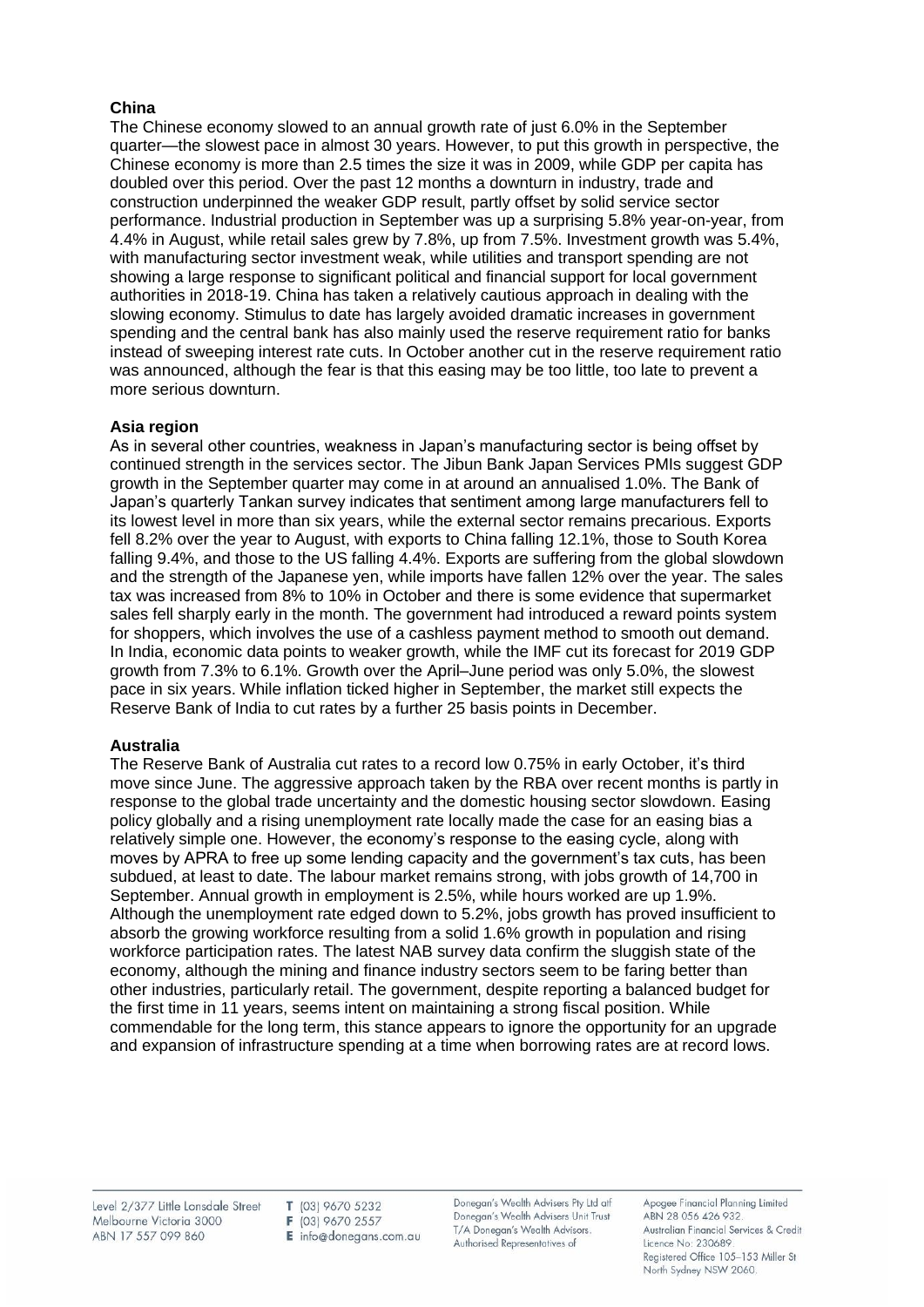#### **Equity markets**

The S&P/ASX 200 Index fell 0.4% in October, with IT shares losing steam and financials down ahead of full-year reporting season.

The US S&P 500 Index rose 2.2% in US dollar terms, with a robust consumer sector still providing momentum in equities.

The STOXX Europe 600 Index rose 2.2%, the German DAX 30 Index rose 3.5% and the UK's FTSE 100 Index fell 1.9% as Brexit woes continued.

In Asia, China's CSI 300 Index rose 1.9%, Hong Kong's Hang Seng Index rose 3.3%, and Japan's Nikkei 225 Index rose 5.4% on hopes of a trade deal.

Global developed market shares excluding Australia rose 0.5% in Australian dollar terms and emerging market gained 2.1%.

#### **Australian equities**

| <b>Equity</b> |                            |              |        |         |         |         |
|---------------|----------------------------|--------------|--------|---------|---------|---------|
|               | <b>Index/Benchmark</b> (%  |              | 1 Year | 3 Years | 5 Years | 7 Years |
|               | $\mathbf{p}.\mathbf{a}$ .) | <b>Month</b> |        |         |         |         |
| Australian    | $S\&P/ASX$ 200 Acc. Index  | $-0.35\%$    | 19.28% | 12.56%  | 8.47%   | 10.44%  |
|               | S&P/ASX 50 Acc. Index      | $-0.37\%$    | 21.62% | 12.94%  | 7.94%   | 10.33%  |
|               | S&P/ASX Small              | $-0.50\%$    | 14.41% | 10.38%  | 9.61%   | 6.70%   |
|               | Ordinaries Acc. Index      |              |        |         |         |         |

Following relatively strong performance in the September quarter, the outlook appears mixed across most sectors. Australian shares were in the red in October, dragged down by the Information Technology (-3.9%) and Financials (-2.8%) sectors. Optimism among investors is being driven by monetary stimulus, signs of a recovery in the housing market, and a soft Australian dollar, which boosts earnings from foreign operations. Working in the opposite direction is sluggish wages growth, relatively weak building and construction activity, and an uncertain global outlook. Returns for interest rate sensitive sectors (e.g. Utilities and Property) are expected to continue to be supported by the search for income and historically low bond yields. Financials remain under pressure from an industry perspective with bank profit growth expected to be moderate due to constrained lending and net interest margin pressures. IT stocks are trading at expensive valuations and look increasingly vulnerable without supportive earnings growth. Health Care (+7.6%) was the standout sector in October, with giants CSL (+9.6%) and Resmed (+7.2%) both contributing to the performance, while among the Industrials (+3.0%) Sydney Airport (+9.3%) and Seven Group (+7.7%) were among the top gainers.

# **Investment Index/Benchmark returns\***

S&P/ASX 200 Index

| <b>Sector</b>                 | 1 Month   | 3 Months  | 1 Year |
|-------------------------------|-----------|-----------|--------|
| <b>Health Care</b>            | 7.58%     | 8.68%     | 33.75% |
| Industrials                   | 2.97%     | $0.41\%$  | 24.91% |
| <b>Utilities</b>              | 1.39%     | 0.13%     | 17.19% |
| Property                      | 1.24%     | $-0.36\%$ | 23.56% |
| <b>Consumer Discretionary</b> | 0.87%     | 4.09%     | 20.86% |
| Energy                        | 0.46%     | $-0.76%$  | 2.04%  |
| Communications                | $-1.49\%$ | $-7.34\%$ | 15.52% |
| Materials                     | $-1.86%$  | $-6.42\%$ | 20.01% |
| <b>Consumer Staples</b>       | $-2.20%$  | $-0.62%$  | 19.53% |
| Financials ex-Property        | $-2.82\%$ | $-1.44\%$ | 15.77% |
| <b>Information Technology</b> | $-3.94\%$ | $-4.26\%$ | 22.29% |

*\* Total returns based on GICS sector classification*

Level 2/377 Little Lonsdale Street Melbourne Victoria 3000 ABN 17 557 099 860

T (03) 9670 5232 F (03) 9670 2557

E info@donegans.com.au

Donegan's Wealth Advisers Pty Ltd atf Donegan's Wealth Advisers Unit Trust T/A Donegan's Wealth Advisors. Authorised Representatives of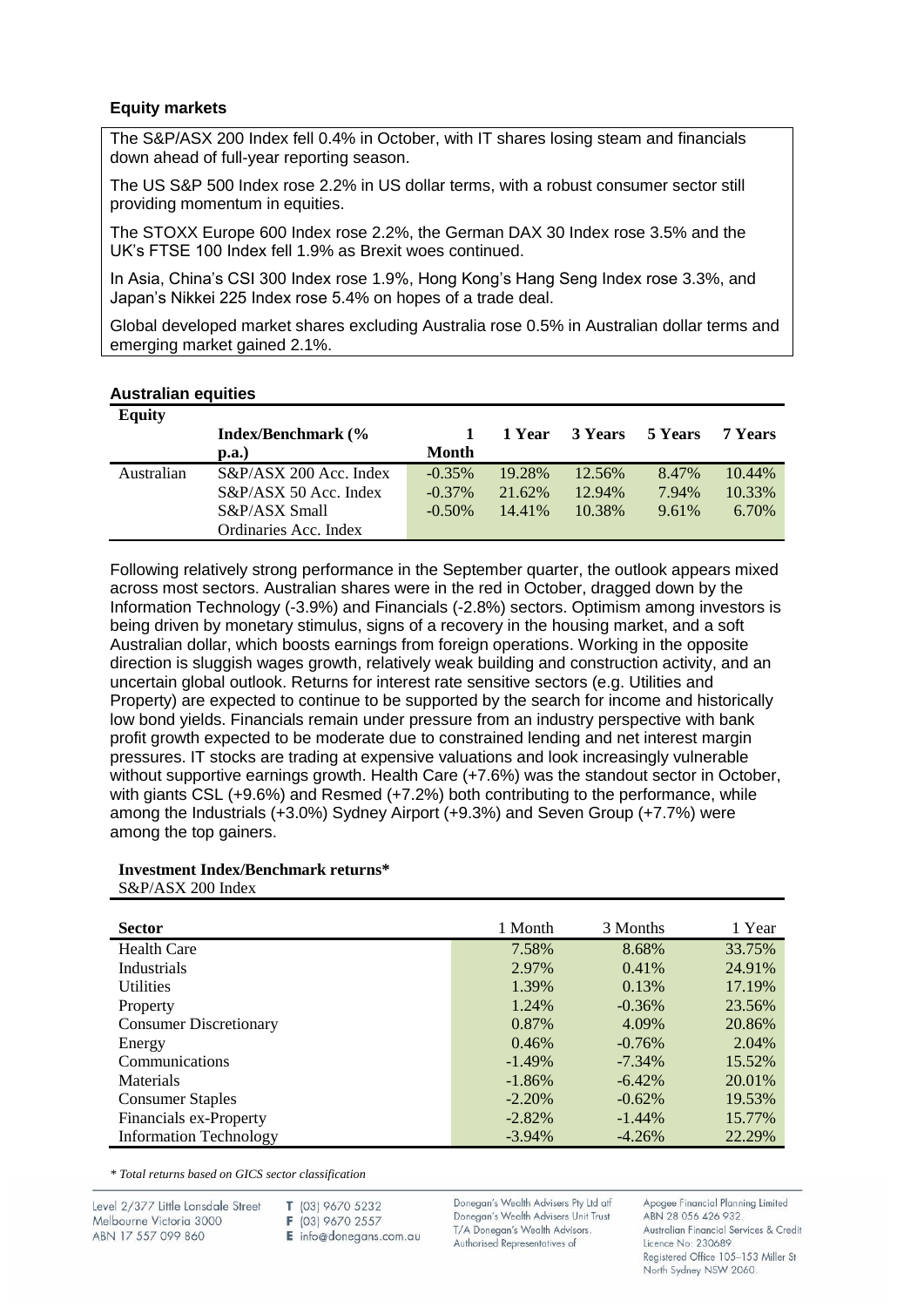### **Big movers this month**

| Going up:                     |         |
|-------------------------------|---------|
| <b>Health Care</b>            | $+7.6%$ |
| Industrials                   | $+3.0%$ |
| <b>Utilities</b>              | $+1.4%$ |
|                               |         |
| Going down:                   |         |
| <b>Information Technology</b> | $-3.9%$ |
| Financials (ex-Property)      | $-2.8%$ |
| <b>Consumer Staples</b>       | $-2.2%$ |

## **Global equities**

| <b>Equity</b> | Index/Benchmark (% p.a.)       | Month | 1 Year | <b>3 Years</b> | 5 Years | 7 Years |
|---------------|--------------------------------|-------|--------|----------------|---------|---------|
| Global        | MSCI World Ex Australia        | 0.48% | 15.60% | 15.70%         | 13.10%  | 17.02%  |
|               | Index (AUD)                    |       |        |                |         |         |
|               | <b>MSCI</b> World Ex Australia | 1.93% | 12.30% | 11.77%         | 8.52%   | 11.65%  |
|               | Index (LCL)                    |       |        |                |         |         |
|               | <b>MSCI</b> World Ex Australia | 0.73% | 10.68% | 13.79%         | 12.65%  | 17.08%  |
|               | Small Cap Index (AUD)          |       |        |                |         |         |
| Emerging      | <b>MSCI</b> Emerging Markets   | 2.10% | 14.84% | 10.98%         | 8.08%   | 9.33%   |
|               | Index (AUD)                    |       |        |                |         |         |
|               | <b>MSCI AC Far East Index</b>  | 2.57% | 14.01% | 11.58%         | 11.15%  | 13.78%  |
|               | (AUD)                          |       |        |                |         |         |

The trade wars have weighed on business sentiment, which is taking its toll on manufacturing and export-sensitive sectors across several regions, particularly Europe, Japan and China. However, the services sector has remained relatively resilient, driven primarily by the robust US consumer sector, which is enjoying healthy balance sheets, steady employment and wage growth, and low interest rates. Emerging markets remain in the passenger seat of the ongoing trade wars, which saw emerging market equities remaining under pressure. Exportdependent economies such as China, Taiwan and South Korea continue to feel the negative impact, which has been exacerbated by tensions between Japan and South Korea. Global developed market shares (ex-Australia) gained only 0.5% in October in Australian dollar terms as the global outlook moderated. The US S&P 500 Index rose 2.2% in US dollar terms, led by the Healthcare (+5.0%) and Information Technology (+3.8%) sectors. European shares, measured by the STOXX Europe 600 Index, gained a modest 0.9%, with a bounce from the auto sector (+6.9%) and construction (+3.5%).

| <b>Property</b> |                              |              |        |         |         |         |
|-----------------|------------------------------|--------------|--------|---------|---------|---------|
| <b>Property</b> |                              |              |        |         |         |         |
|                 | Index/Benchmark (% p.a.)     | 1            | 1 Year | 3 Years | 5 Years | 7 Years |
|                 |                              | <b>Month</b> |        |         |         |         |
| Australian      | S&P/ASX 200 A-REIT Acc.      | 1.24%        | 23.56% | 12.67%  | 12.39%  | 13.13%  |
|                 | Index                        |              |        |         |         |         |
| Global          | <b>FTSE EPRA/NAREIT</b>      | 1.85%        | 20.24% | 10.05%  | 8.58%   | 11.14%  |
|                 | Developed Ex Australia Index |              |        |         |         |         |
|                 | (AUD Hedged)                 |              |        |         |         |         |

From a macro perspective, Australian real estate capital values appear to be late in the cycle, with 'lower for longer' monetary policies extending cycle duration. Moving forward, growth is likely to be driven by asset-level net operating income growth, rather than further

Level 2/377 Little Lonsdale Street Melbourne Victoria 3000 ABN 17 557 099 860

T (03) 9670 5232 F (03) 9670 2557

E info@donegans.com.au

Donegan's Wealth Advisers Pty Ltd atf Donegan's Wealth Advisers Unit Trust T/A Donegan's Wealth Advisors. Authorised Representatives of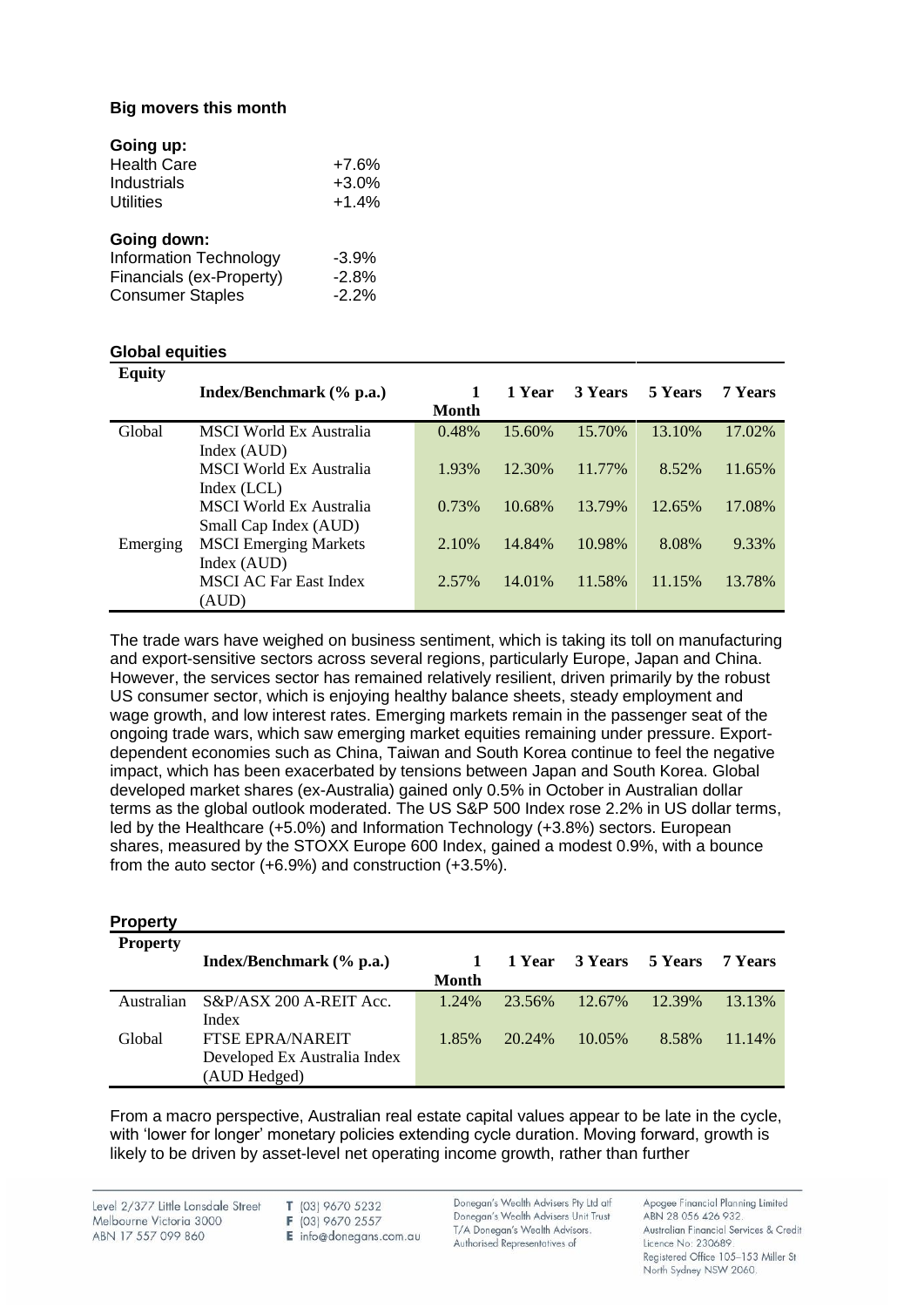capitalisation rate declines. The retail landscape is experiencing a bifurcation and 'flight to quality', where foot traffic (and dollars) are increasingly flowing to shopping centres that are grocery anchored or have a mix of experiential retail offerings in densely populated primary trade areas. Despite capitalisation rates falling to historic lows, the logistic and industrial sector continues to enjoy robust investor demand. The rise of e-commerce has translated into higher tenant demand for well-located warehouses, logistics and distribution centres with good transportation links and population proximity. Sentiment towards the residential sector has continued to improve on the back of the RBA's successive interest cuts and APRA easing its credit lending guidelines, which is filtering through to prices for mainly existing houses. In the US, retail securities (especially Shopping Centres) have performed reasonably in recent months, in line with the broader market switch to value stocks. While this is unlikely to herald a prolonged period of outperformance, it demonstrates that investors recognized that parts of the retail sector had been over-sold.

|  | <b>Fixed interest</b> |
|--|-----------------------|
|--|-----------------------|

| Fixed<br><b>Interest</b> |                                  |              |        |                |         |                |
|--------------------------|----------------------------------|--------------|--------|----------------|---------|----------------|
|                          | Index/Benchmark (% p.a.)         |              | 1 Year | <b>3 Years</b> | 5 Years | <b>7 Years</b> |
|                          |                                  | <b>Month</b> |        |                |         |                |
| Australian               | <b>Bloomberg AusBond</b>         | $-0.49\%$    | 10.06% | 4.86%          | 4.97%   | 4.80%          |
|                          | Composite $0+$ Yr Index          |              |        |                |         |                |
|                          | <b>Bloomberg AusBond Bank</b>    | 0.08%        | 1.65%  | 1.77%          | 1.98%   | 2.22%          |
|                          | Bill Index                       |              |        |                |         |                |
| Global                   | <b>Bloomberg Barclays Global</b> | $-1.45%$     | 12.69% | 6.24%          | 7.22%   | 7.41%          |
|                          | Aggregate Index (AUD)            |              |        |                |         |                |
|                          | <b>Bloomberg Barclays Global</b> | $-0.28%$     | 9.75%  | 3.87%          | 4.70%   | 5.02%          |
|                          | Aggregate Index (AUD             |              |        |                |         |                |
|                          | Hedged)                          |              |        |                |         |                |

After a brief pause, the RBA continued its easing bias in October with a 25-basis point reduction in the cash rate to a historic low of 0.75%. The decision was taken in order to support employment and income growth, and to provide greater confidence that inflation will be consistent with its medium-term target. Australian government bond prices moved higher in September, in tandem with its US and German counterparts as risk-off sentiment dominated the past quarter. However, the trend reversed somewhat through October with demand for safe-haven assets weakening as investors flocked back to risk assets. Australian bonds returned -0.5% in October as yields edged back up, while global bonds, measured by the Bloomberg Barclays Global Aggregate Index, fell 0.3% in Australian dollar hedged terms. Going forward it is expected that global yields will continue to remain at low levels with most central banks returning to easing mode amid sluggish growth outlook. Spreads have been gradually widening since the end of August but are still narrow, with the 10-year minus 2-year spread at around 17 basis points at the end of October.

### **Australian dollar (AUD)**

The Australian dollar has remained in the 67–69 US cent range since the end of July, constrained by the lower interest rate outlook and falling commodity prices. The US dollar remains relatively stable despite Fed easing, mostly due to the lack of attractive alternatives. Should the Fed follow through with rate cuts as implied by the market (which expects a rate of 1.25% by early 2021), the Australian dollar may start to see some appreciation against the greenback.

Level 2/377 Little Lonsdale Street Melbourne Victoria 3000 ABN 17 557 099 860

T (03) 9670 5232 F (03) 9670 2557  $E$  info@donegans.com.au Donegan's Wealth Advisers Pty Ltd atf Donegan's Wealth Advisers Unit Trust T/A Donegan's Wealth Advisors. Authorised Representatives of